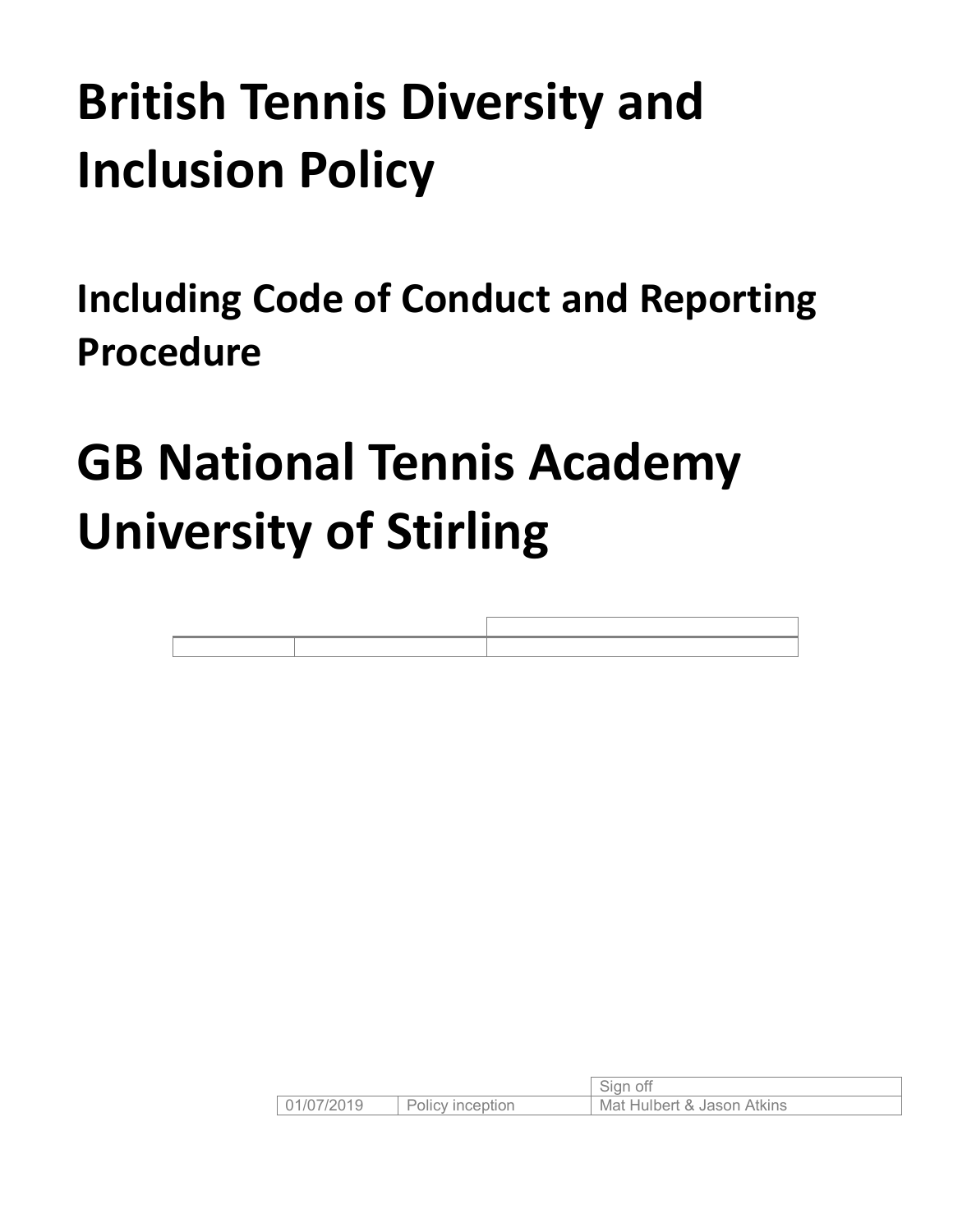| 01/04/2021 | Policy review | Mat Hulbert & Jason Atkins |
|------------|---------------|----------------------------|
|            |               |                            |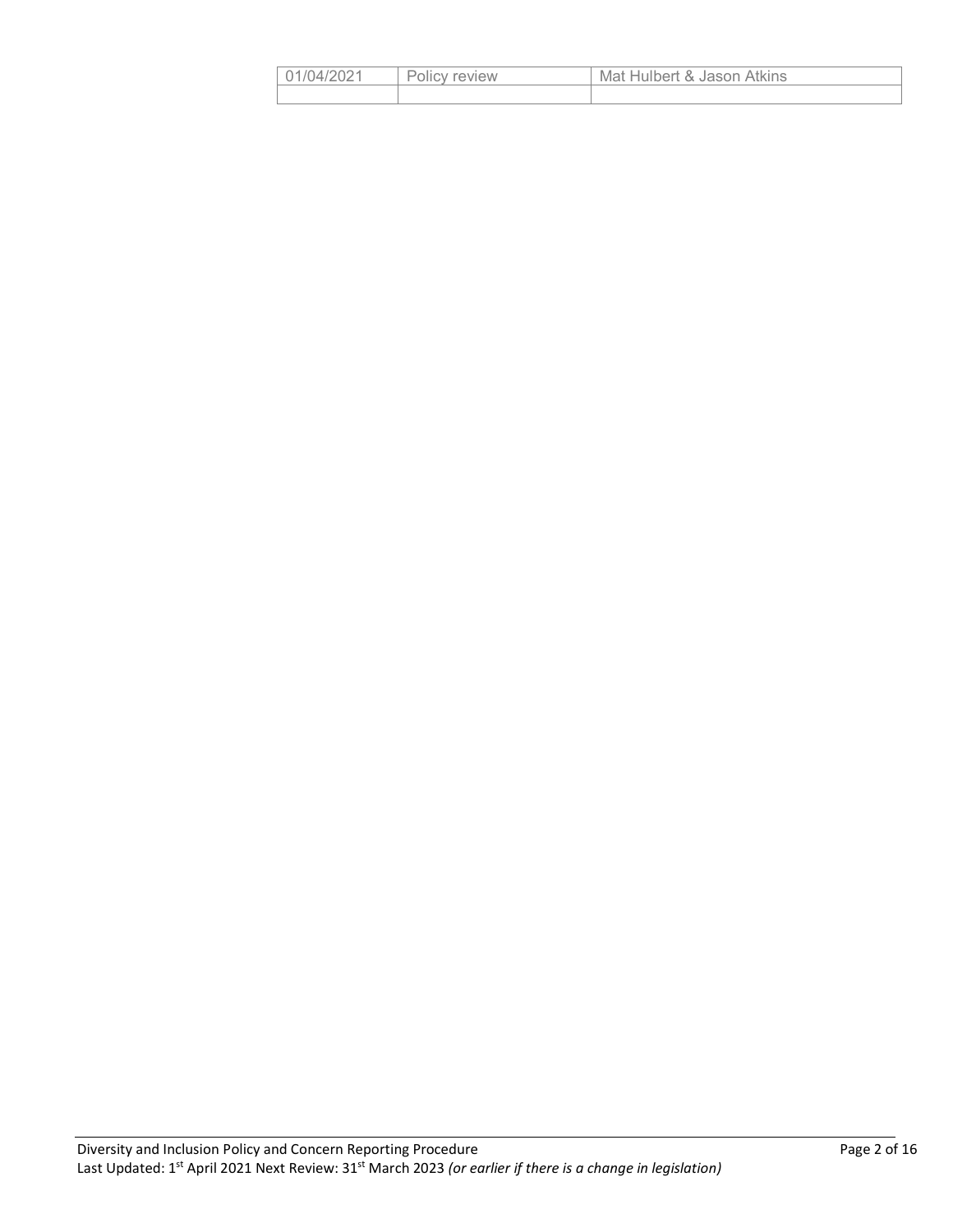# **Concern Reporting Procedure**

Anyone who has concerns that they or someone else is being discriminated against or has been a victim of discriminatory language or behaviour should:

| <b>Respond</b> | Listen carefully to what the person is telling you. Do not interrupt; keep questions to a minimum;<br>do not promise to keep the information secret                                                                                   |                                                                                                               |  |  |
|----------------|---------------------------------------------------------------------------------------------------------------------------------------------------------------------------------------------------------------------------------------|---------------------------------------------------------------------------------------------------------------|--|--|
| Refer          | Is someone in immediate danger?                                                                                                                                                                                                       |                                                                                                               |  |  |
|                | <b>YES</b>                                                                                                                                                                                                                            | <b>NO</b>                                                                                                     |  |  |
|                | Call the police (999)                                                                                                                                                                                                                 | Talk to the Academy Welfare Officer in confidence 0<br>Mat Hulbert on 01786 641716 Talk to the LTA            |  |  |
|                | <b>THEN</b>                                                                                                                                                                                                                           | Safeguarding Team * (020 8487 7000) as soon as<br>possible [Mon-Fri, 9am-5pm]. If the Safeguarding            |  |  |
|                |                                                                                                                                                                                                                                       | Team is unavailable and you want advice before the<br>next working day, call the NSPCC (0808 800 5000) or     |  |  |
|                |                                                                                                                                                                                                                                       | Parent Line Scotland (0800 028 2233) if your<br>concerns is about a child.                                    |  |  |
|                |                                                                                                                                                                                                                                       | If your concern us about an adult ask them for details<br>of your Local Authority Adult Social Care Services. |  |  |
|                |                                                                                                                                                                                                                                       | Hate crime can alternatively be reported through<br>True Vision at www.report-it.org.uk                       |  |  |
|                |                                                                                                                                                                                                                                       |                                                                                                               |  |  |
| <b>Record</b>  | Write an objective account of your concerns immediately using the Reporting a Concern Form<br>found on the safeguarding page. Send it to the Safeguarding Team within 48 hours of the<br>concern/disclosure (safeguarding@Ita.org.uk) |                                                                                                               |  |  |
|                | Handling a concern/disclosure can be emotionally difficult. If you would like to talk to someone<br>after making a concern/disclosure, contact the LTA Safeguarding Team by phone 020 8487 7000<br>or email safeguarding@Ita.org.uk   |                                                                                                               |  |  |

Tennis Scotland Safeguarding Lead (01786 641716).

(See appendix C for more details on what to do if a disclosure from a child or adult at risk is made to you)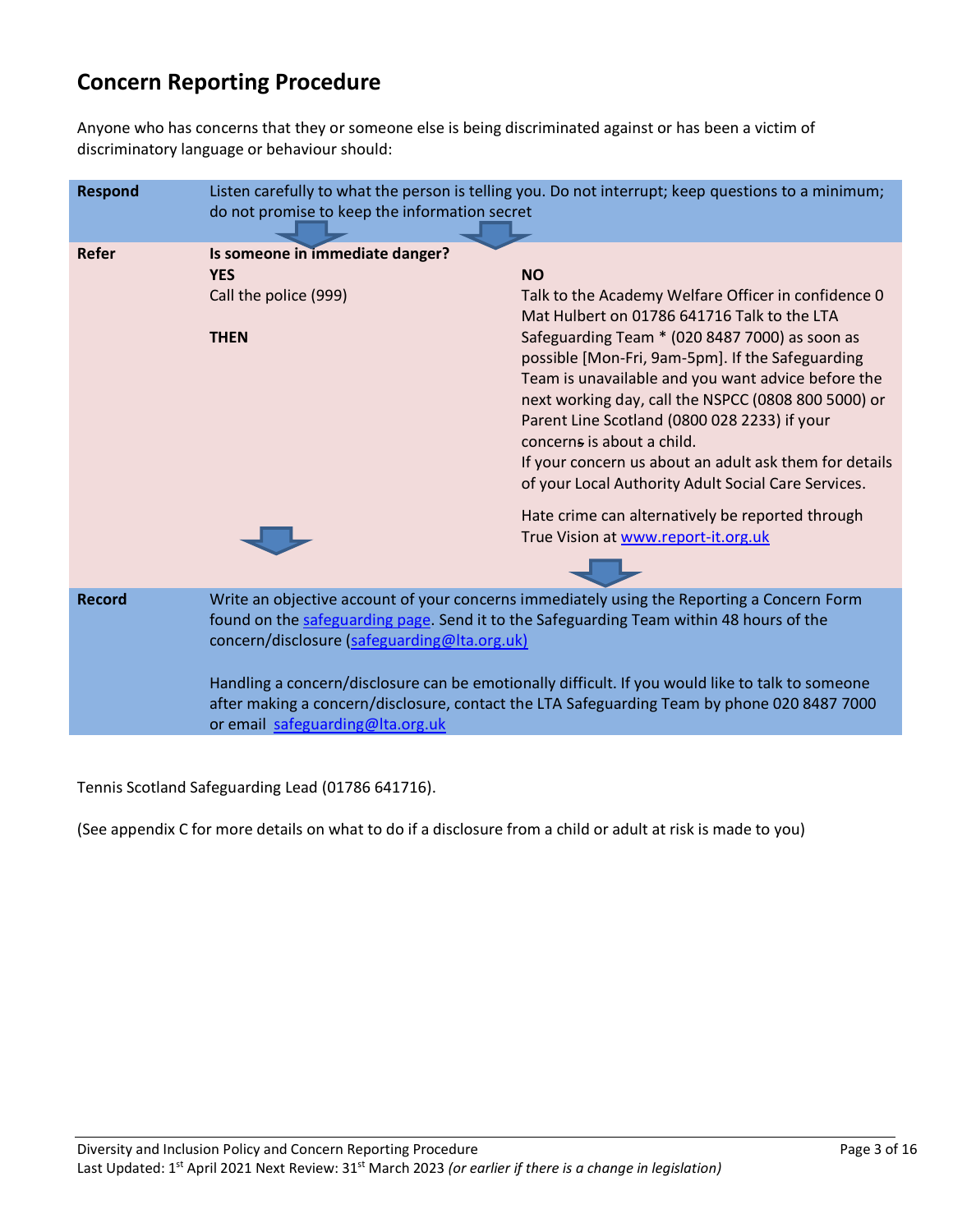## **Diversity and Inclusion in the National Academy**

This Policy sets out our commitment and includes our Safe and Inclusive Standards, Code of Conduct (page 8) and Reporting Procedure (page 2) and it supports our overall aims for diversity and inclusion that are to ensure that:

- Tennis is diverse and inclusive
- Diversity and inclusion are embedded in our Academy's culture and our behaviours
- We create a culture where inclusive leadership thrives
- We take a proactive approach using positive action to ensure that communities and individuals are valued and able to achieve their full potential.

To achieve these aims we believe that everyone involved in Tennis has a vital role to play in promoting diversity and inclusion and we ask everyone to become Safe and Inclusive Tennis Champions – proactively promoting Safe and Inclusive tennis and taking action against all forms of discrimination.

We are proud to have a Diversity and Inclusion Policy that demonstrates our commitment to making tennis diverse and inclusive. The commitment to Diversity and Inclusion is upheld by all - Lawn Tennis Association (LTA), Tennis Scotland, Tennis Wales and the Tennis Foundation.

These commitments are fully supported by the National Academy Management Committee.

Together we can make a positive difference to people from different backgrounds to participate in Tennis at our Academy.

Thank you.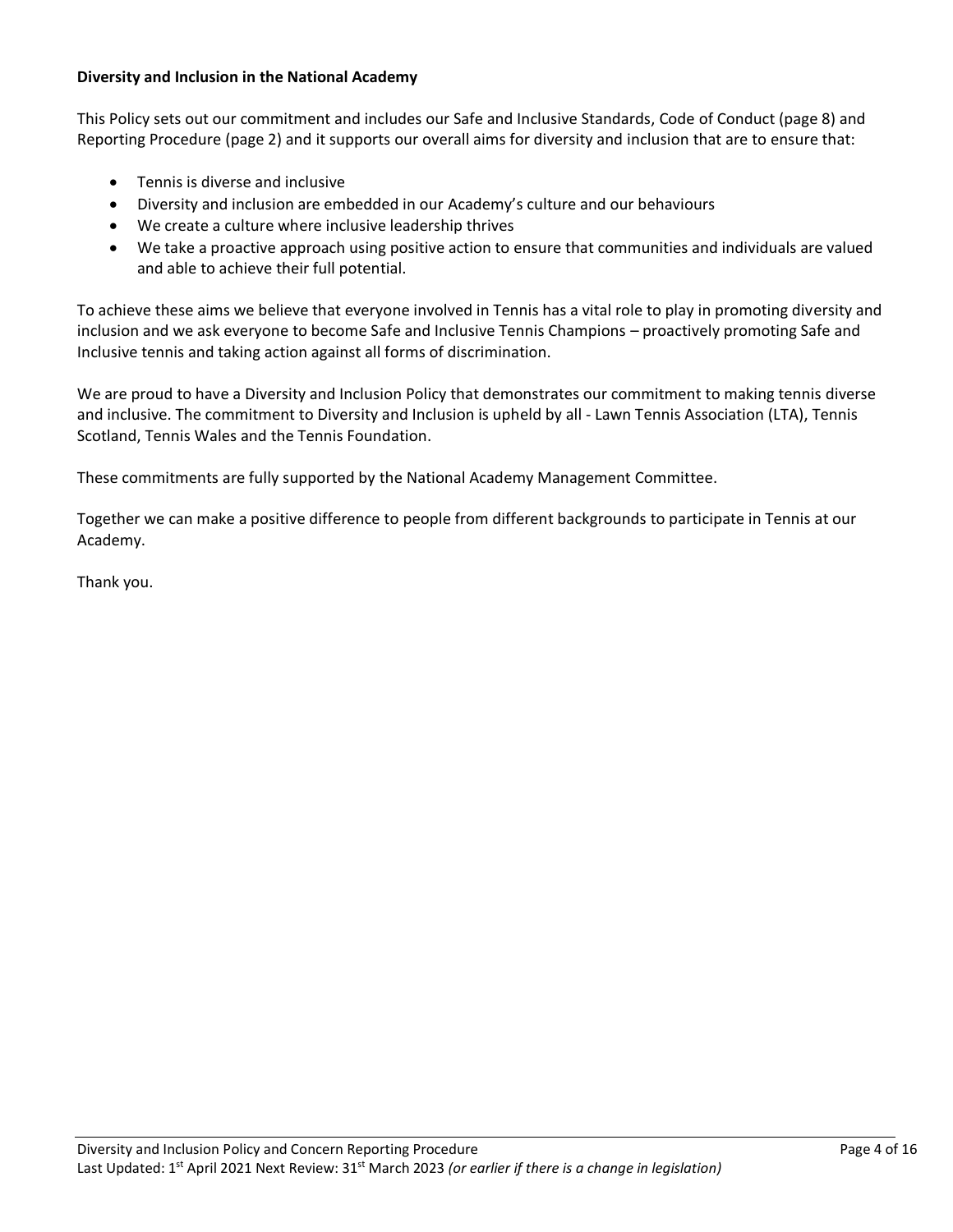## **Diversity and Inclusion Policy**

#### **1. Policy Statement**

This Diversity and Inclusion Policy, Standards, Code of Conduct and Reporting Procedure are applicable to the **GB National Tennis Academy at the University of Stirling** and is based on similar policies of:

- The Lawn Tennis Association (LTA)
- Tennis Scotland
- Tennis Wales
- The Tennis Foundation.

As an Academy we contribute actively to enable more people to play tennis more often, in a manner that it is safe, inclusive, and fair. This applies regardless of a person's age, disability, gender reassignment status, sex, marital or civil partnership status, pregnancy or maternity, race, sex, sexual orientation, religion, race or sexual orientation, socio-economic status or any other background.

We recognise that many concerns and/or disclosures may have both safeguarding and diversity and inclusion elements to them. This policy reflects this through its reporting procedures, which replicate the safeguarding concern reporting procedures.

This Policy strives to minimise risk and support our venue, programmes, events and individuals to deliver and experience a positive tennis experience for everyone. The Reporting Procedures in page 2 outlines how to respond to safeguarding or discrimination concerns/disclosures.

# **2. Use of Terminology**

We have adopted the following definitions to explain our approach to diversity and inclusion in tennis:

**Discrimination** – treating someone in a less favourable way and causing them harm, because of their age, disability, gender reassignment, marriage or civil partnership, pregnancy or maternity, race, religion or belief, sex or sexual orientation

**Diversity** – acknowledging, celebrating and respecting the differences between groups of people and between individuals. We will work to ensure that people can be assured of an environment in which their rights, dignity and individual worth are respected, and in particular that they are able to enjoy their sport without the threat of intimidation, victimisation, harassment or abuse.

**Harassment** – unwanted conduct related to a relevant protected characteristic, which has the purpose or effect of violating an individual's dignity or creating and intimidating, hostile, degrading, humiliating or offensive environment for that individual or creates an intimidating, hostile, degrading, humiliating or offensive environment. The focus is on the perception of the complainant not the intent of the perpetrator. Employees can complain of behaviour they find offensive even if it is not directed at them.

**Inclusion** – ensuring that tennis is equally accessible to any member of the community so they can be fully involved in whatever capacity they choose; and that they are supported to achieve their potential in any capacity e.g. player, employee, volunteer, coach or official. We will work to ensure that people have a genuine and equal opportunity to participate to the full extent of their own ambitions and abilities, that they feel respected and valued and are not singled out, with regard to their age, disability, gender reassignment status, sex, marital or civil partnership status,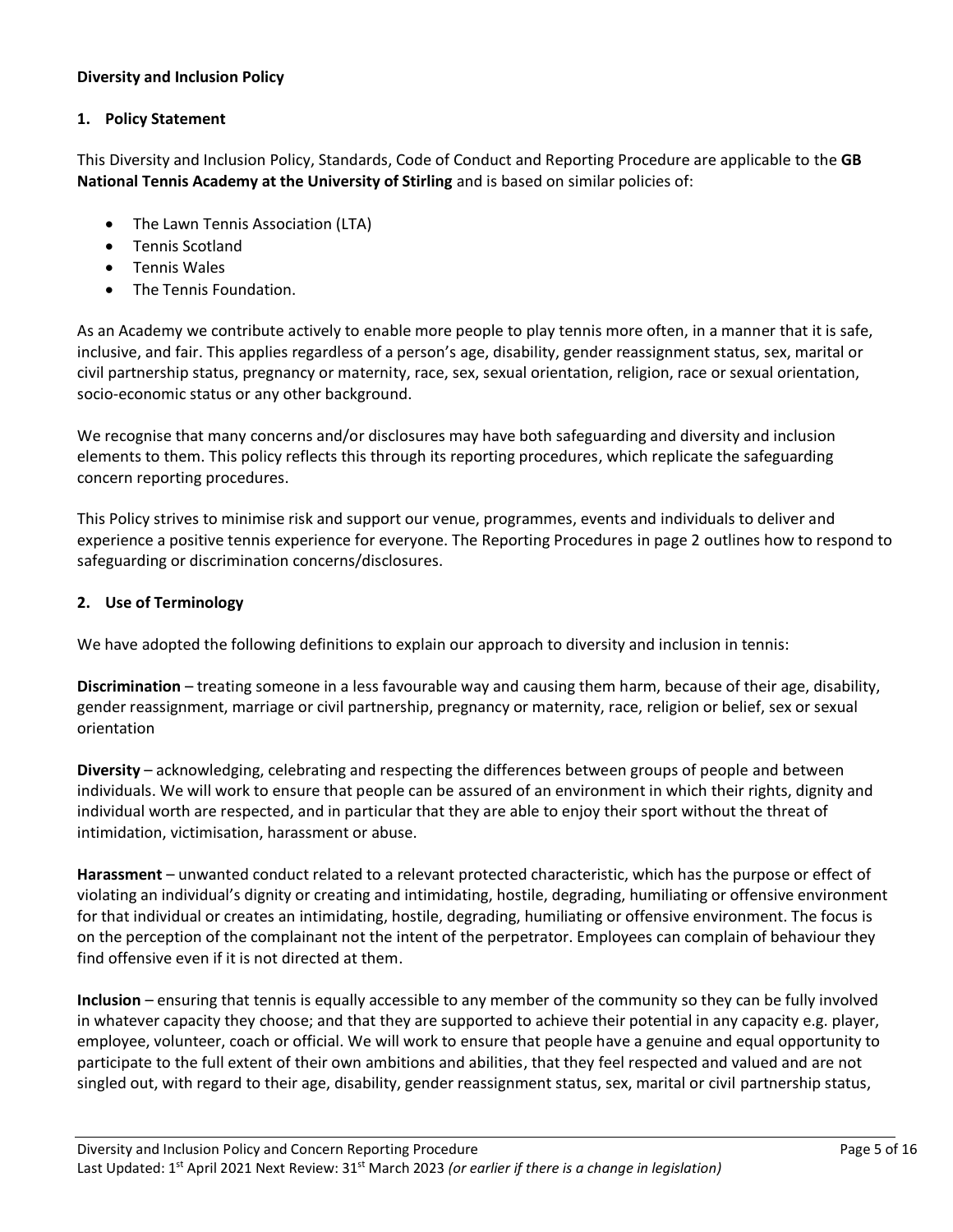pregnancy or maternity, race, sex, sexual orientation, religion, race or sexual orientation, socio-economic status or any other background.

**Positive action** – the National Tennis Academy is committed to taking positive steps to counteract the effects of physical or cultural barriers – whether real or perceived – that restrict the opportunity for all sections of the community to participate equally and fully. We will ensure that we institute, support or contribute to appropriate measures or initiatives that enable access to tennis and participation in associated activities by people from any group that is under-represented in tennis or has difficulty accessing it and that they can do so with dignity or without being singled out.

(See Appendix A for full glossary of terms)

# **3. Scope**

The National Tennis Academy has direct safe and inclusive responsibility for:

- Staff, consultants, coaches and officials they employ;
- Volunteers, including board members and councillors they recruit;
- Venues they own;
- Events and programmes they run; and
- Ensuring all accreditation requirements are met by accredited coaches, officials and venues.

We recommend and support the development of good diversity and inclusion practice to:

- Accredited coaches, officials and venues;
- Players, parents and carers;
- Volunteers recruited by other organisations;
- Venues hired by or on our behalf
- Academy events.

This Policy is in line with national legislation (see appendix B for details of the relevant legislation) and applicable to our club, specifically to every person and place that we have direct safe and inclusive responsibility for.

# **4. Responsibility for implementation of the Diversity and Inclusion Policy**

# **Diversity and inclusion is everyone's responsibility: not responding to discriminatory or unacceptable language and behaviour is not an option.**

- The Head of the Academy and Academy Welfare Officer have overall accountability for this Policy and Reporting Procedure, for being the strategic lead on diversity and inclusion and for ensuring compliance with the relevant legislation (see Appendix for details).
- The Head of the Academy Jason Atkins and Welfare Officer Mat Hulbert have overall responsibility for implementation of the policy.
- The Head of the Academy and Welfare Officer of the club are responsible for updating this Policy and Reporting Procedure in line with legislative and organisational developments; and develop a strategic and proactive approach to diversity and inclusion and respond to discrimination concerns.
- The Academy's Welfare Officer Mat Hulbert is responsible for supporting the club to identify where diversity and inclusion support is required; to implement safe and inclusive procedures; promote diversity and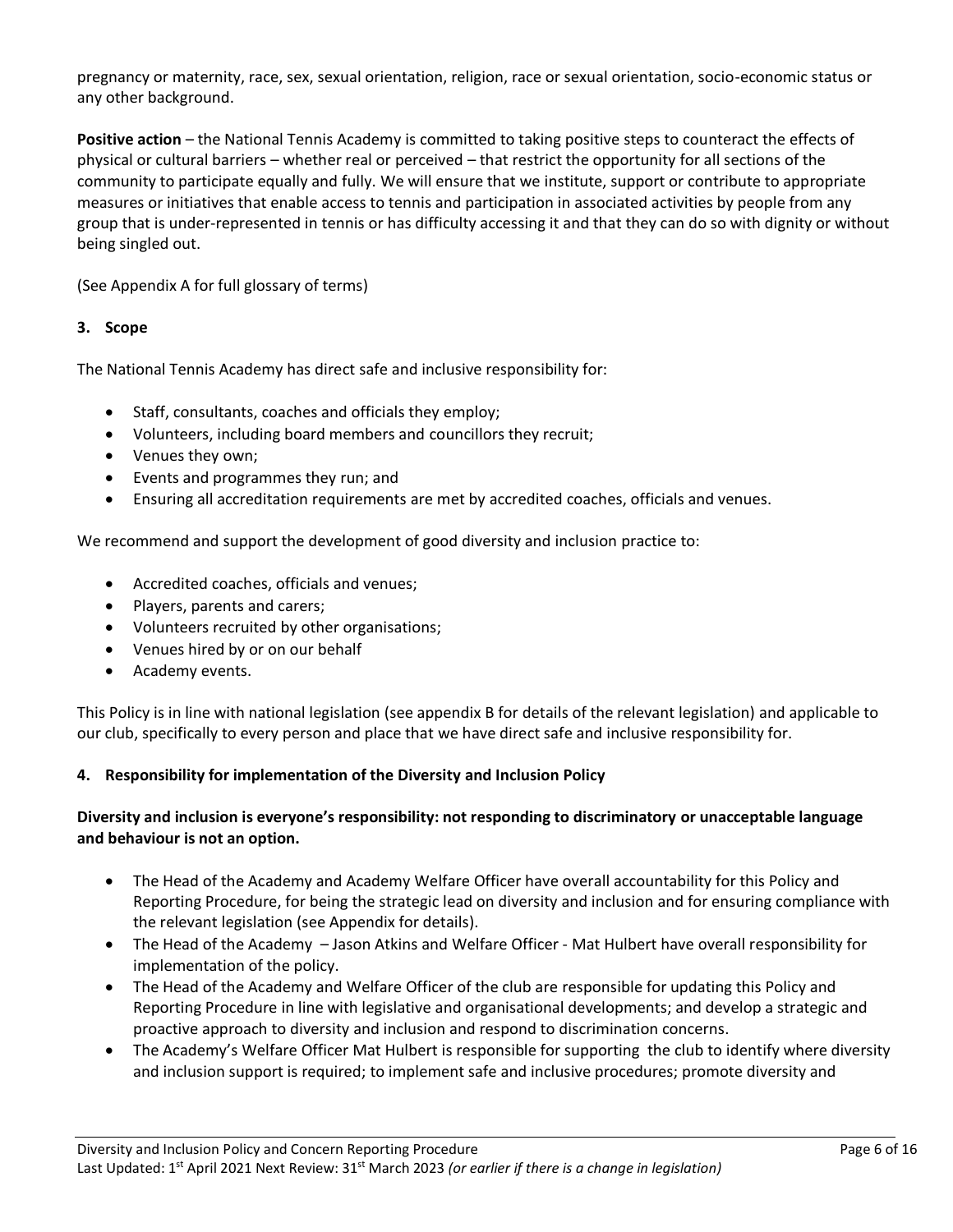inclusion principles, including the Safeguarding and Reporting Procedure, to all the venues they manage, programmes, events and individuals including players, parents and carers.

- All staff, consultants, coaches, officials and volunteers involved in tennis are responsible for raising diversity and inclusion concerns with the Academy Welfare Officer to start with; then the Safe and Inclusive Tennis team if applicable, as outlined in the Reporting Procedure.
- Players, parents and guardians are responsible for upholding the Code of Conduct and Reporting Procedure.
- The National Tennis Academy is committed to:
	- o formally adopt this policy,
	- $\circ$  take steps to ensure that our Management Team, Coaches, Players and volunteers behave in accordance with the policy, including where appropriate taking disciplinary action under our constitution;
	- $\circ$  ensure that selection for programmes as well as access to participation is open and inclusive;
	- $\circ$  publish accurate information about the location and accessibility of our facilities; and
	- $\circ$  support measures and initiatives that British Tennis may institute or take part in to advance the aims of this policy as part of our commitment to our LTA membership.

Where there is a diversity and inclusion concern/disclosure:

• The individual who is told about, hears, or is made aware of the concern/disclosure is responsible for following the [Concern Reporting Procedure](#page-0-0) above

#### **5. Breaches of the Diversity and Inclusion Policy, Standards, Code of Conduct and Reporting Procedure**

Where there are concerns that diversity and inclusion good practice has not been followed, all staff are encouraged to follow the National Academy's whistleblowing policy; consultants, coaches, officials, volunteers and players are encouraged to:



If someone comes to you with a concern around discrimination, listen to their complaint, reassure them and advise them of the routes listed above (1-3).

Breaches of this Policy and/or failure to comply with the outlined responsibilities may result in the following by the LTA, Tennis Scotland, Tennis Wales and/or the Tennis Foundation:

• Venues – Potential removal of LTA accreditation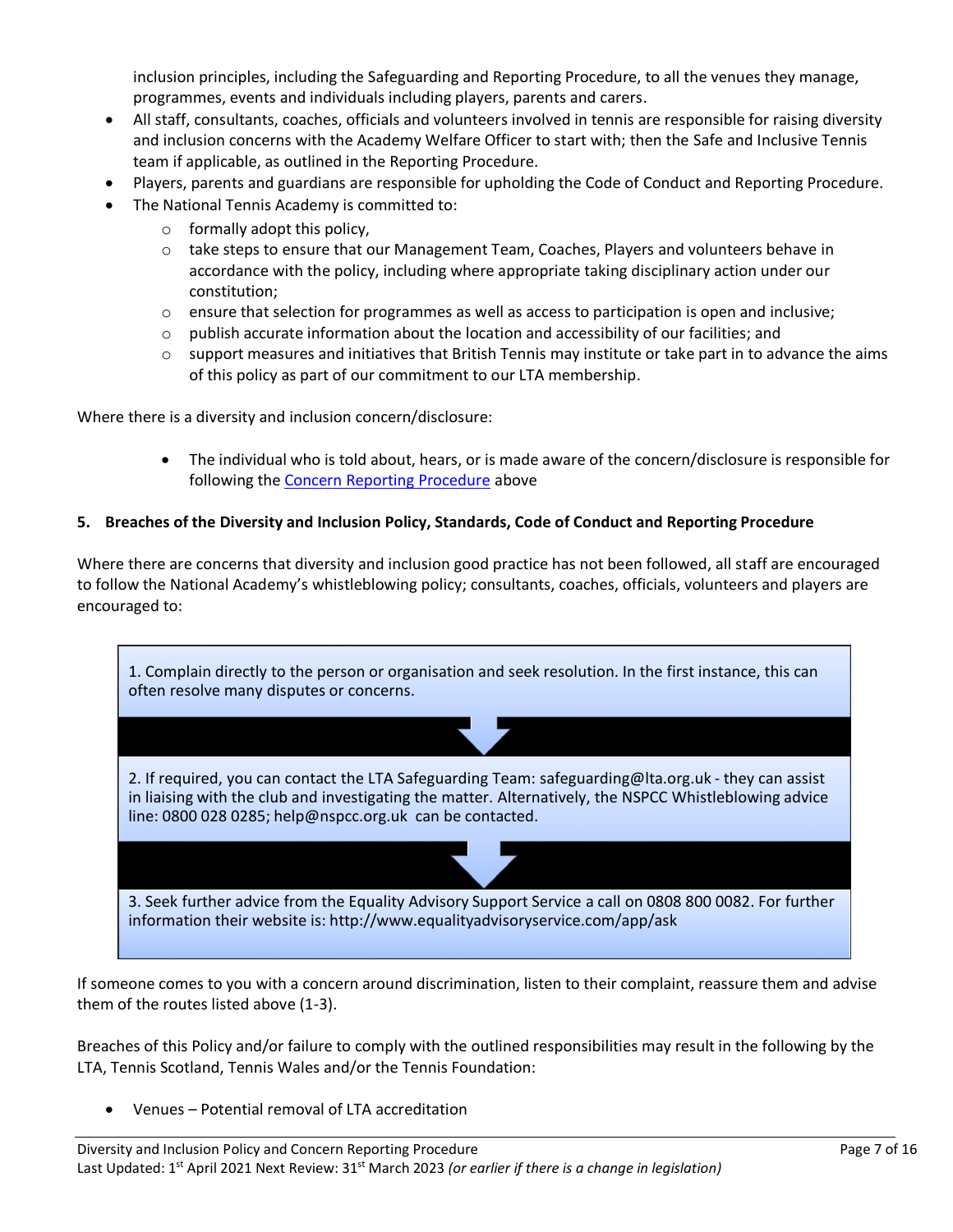- Staff disciplinary action leading to possible dismissal and legal action.
- Contracted consultants, officials and coaches termination of current and future roles within all four organisations and possible legal action.
- Recruited volunteers, including councillors and board members termination of current and future roles within all four organisations and possible legal action.

Actions taken by staff, consultants, volunteers, officials, coaches, venues, clubs and/or events outside of the LTA, Tennis Scotland, Tennis Wales and/or the Tennis Foundation that are seen to contradict this Policy may be considered a violation of this Policy.

Where an appeal is lodged in response to a safeguarding decision made by the LTA Safeguarding Team and Safeguarding and Protection Committee and/or Licensing and Registration Committee, an independent appeal body such as Sport Resolutions may be used. Their decision is final.

# **6. Related policies and guidance [examples of other policies provided below – please delete as appropriate]**

- Safeguarding Policy  **Disciplinary Policy** Disciplinary Policy
- 
- 
- 
- 
- 
- Grievance Policy  **Harassment Policy** Harassment Policy
- Bullying Policy  **Complaints Policy Complaints Policy**
- Transgender Policy  **Whistle-blowing Policy**
- Data Protection Policy  **And others as may be identified from time to** time.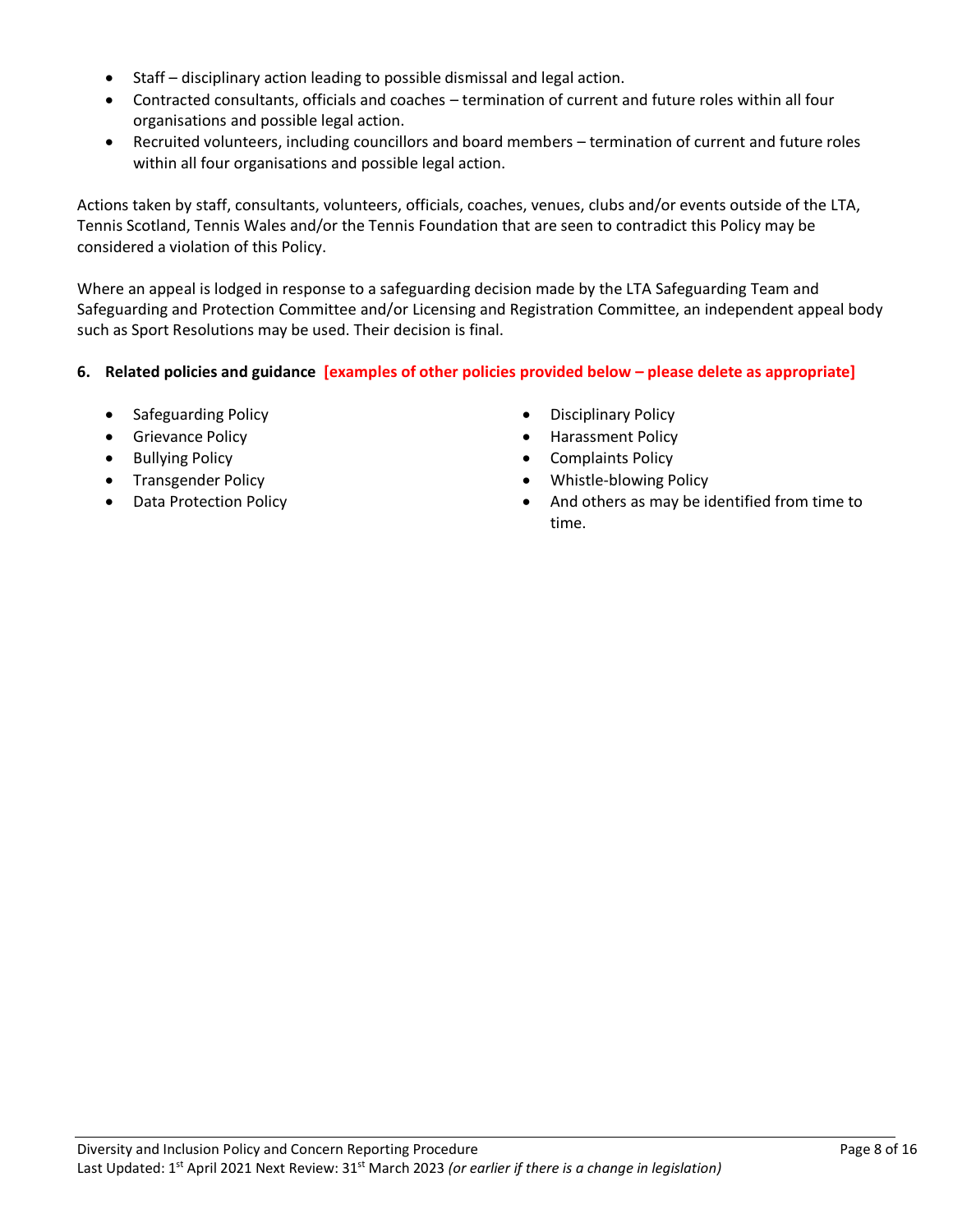# **Codes of Conduct**

#### **All members of staff and volunteers agree to:**

- Prioritise the well-being of all children and adults at risk at all times
- Treat all children and adults at risk fairly and with respect
- Be a positive role model. Act with integrity, even when no one is looking
- Help to create a safe and inclusive environment both on and off court
- Not allow any rough or dangerous behaviour, bullying or the use of bad or inappropriate language
- Report all allegations of abuse or poor practice to the club Welfare Officer
- Not use any sanctions that humiliate or harm a child or adult at risk
- Value and celebrate diversity and make all reasonable efforts to meet individual needs
- Keep clear boundaries between professional and personal life, including on social media
- Have the relevant consent from parents/carers, children and adults before taking or using photos and videos
- Refrain from making physical contact with children or adults unless it is necessary as part of an emergency or congratulatory (e.g. handshake / high five)
- Refrain from smoking and consuming alcohol during club activities or coaching sessions
- Ensure roles and responsibilities are clearly outlined and everyone has the required information and training
- Avoid being alone with a child or adult at risk unless there are exceptional circumstances
- Refrain from transporting children or adults at risk, unless this is required as part of a club activity (e.g. away match) and there is another adult in the vehicle
- Not abuse, neglect, harm or discriminate against anyone; or act in a way that may be interpreted as such
- Not have a relationship with anyone under 18 for whom they are coaching or responsible for
- Not to have a relationship with anyone over 18 whilst continuing to coach or be responsible for them

#### **Player Code of Conduct**

As a player of the GBNTA at the University of Stirling you will be representing British Tennis at all times and the highest standards are expected in appearance, conduct and behaviour.

#### General

- 1. Respect the rights, dignity and worth of fellow players, coaches, officials and spectators.
- 2. Refrain from conduct, which could be regarded as sexual or other harassment towards fellow players and coaches.
- 3. Respect the talent, potential and development of fellow squad players and competitors.
- 4. Care and respect the equipment provided to you as part of your programme.
- 5. Be frank and honest with your coach concerning illness and injury and your ability to train fully within the programme requirements. You are encouraged to communicate with the coach immediately if you are injured or ill.
- 6. Conduct yourself in a professional manner relating to language, temper and punctuality.
- 7. Maintain high personal behaviour standards at all times.
- 8. Be honest in your attitude and preparation to training. Work equally hard for yourself and your team/crew.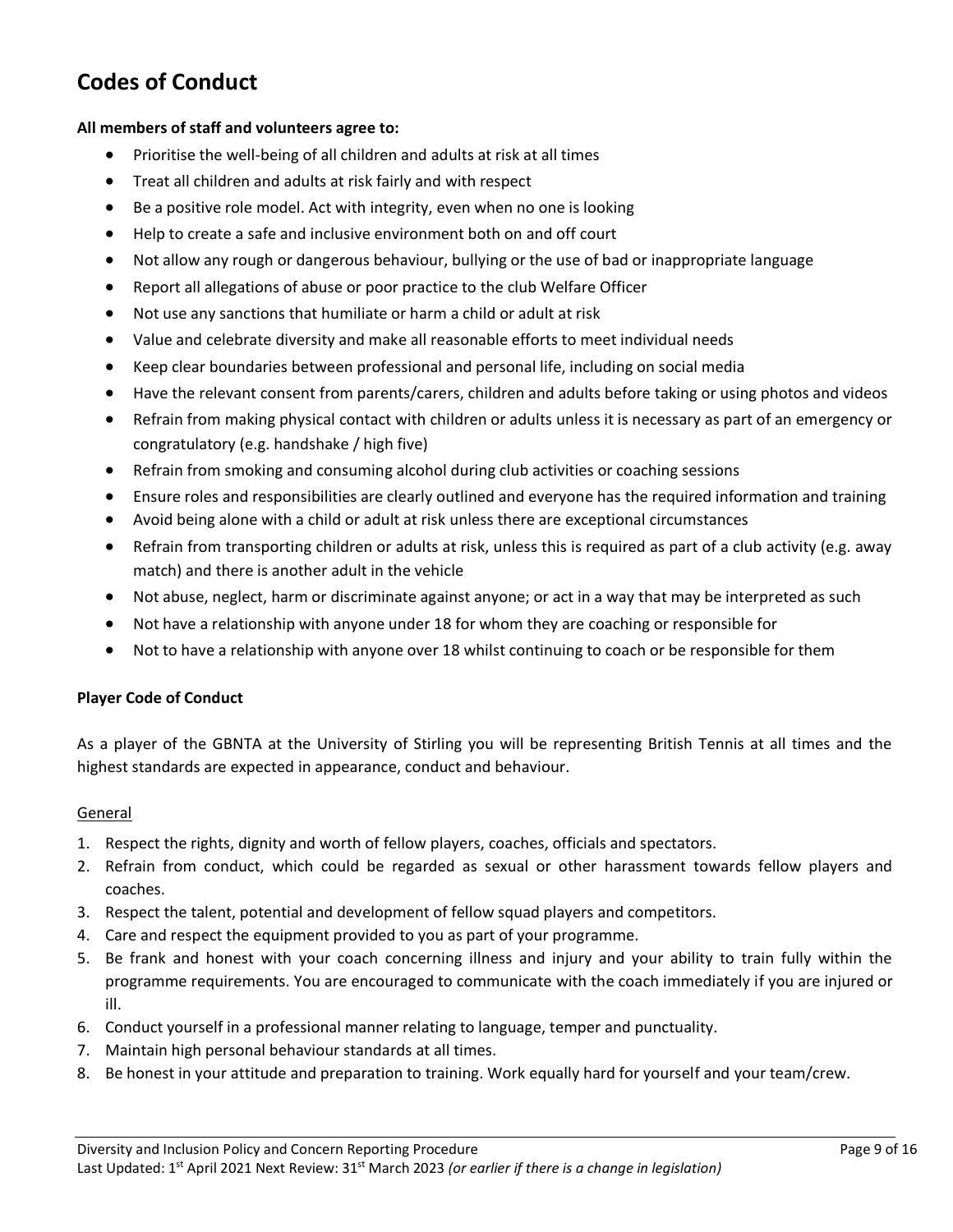- 9. Cooperate with coaches and staff in development of programmes to adequately prepare you for competition at the highest level.
- 10. Have a continued personal development pathway on and off the court.
- 11. Be tidy and clean. If it's on the floor, pick it up; if it's away from its normal place, put it back.
- 12. Gambling is strictly forbidden.

# Use of substances

- 13. Smoking, drinking alcohol and consuming or possessing drugs is not permitted at any time and under any circumstances.
- 14. Players who are taking prescription medication must inform GBNTA Coaching Support Team and appropriate staff, in particular the Sports Doctor from the **sport**scotland institute of sport (SIS) and Welfare Officer. In addition, players testing positive in any anti-doping test may confidentially inform the GBNTA Head Coach and the Welfare Officer of any such prescription medication taken prior to the test result being confirmed positive and disseminated to GB National Tennis Academy.

# Performance behaviours

- 15. Have unconditional effort when in practice and competition applying yourself physically and mentally.
- 16. Always bring a positive attitude and play to the best of your ability.
- 17. In competition win with humility and lose with dignity,
- 18. Listen carefully, contribute and interact with your coaches.
- 19. Be on time for practices, warm-ups, matches and any other tennis or fitness commitments.
- 20. Abide by the rules and respect the decision of the umpire, match referee or other adjudicator, making all appeals through the formal process and respecting the final decision.
- 21. Be responsible and aware of your equipment and attire. Never run out of rackets, it's your responsibility to have two strung at all times. The same applies for the rest of your equipment: shoes, over-grips, dampeners, wrist bands and towels. Have a spare kit always in hand.
- 22. Follow your nutritional guidelines set by the SIS Nutritionist.

#### School and Boarding

23. Abide by the code of conduct and boarding regulations set by Dollar Academy.

#### Electronic Devices and Social Media

- 24. The GBNTA believes that e-mails, phones and social media used to positively promote academic and athletic endeavours and to interact with peers in an appropriate manner is allowable. The GBNTA reserves the right to monitor content and to request any material found objectionable to be removed with the potential for disciplinary consequences. This prohibition includes anonymous messages and posting in online forums and chats as well as operating accounts under a false identity.
- 25. Phones or tablets won't be allowed at the meal table, while training or in the gym.
- 26. Sexting is the act of sending or forwarding through mobile phones or other electronic devices sexually explicit, nude, or partially nude photographs, images or videos. Any form of sexting is well outside the boundaries of the expected standards. Any player engaging in this behaviour will face disciplinary consequences and could face legal consequences.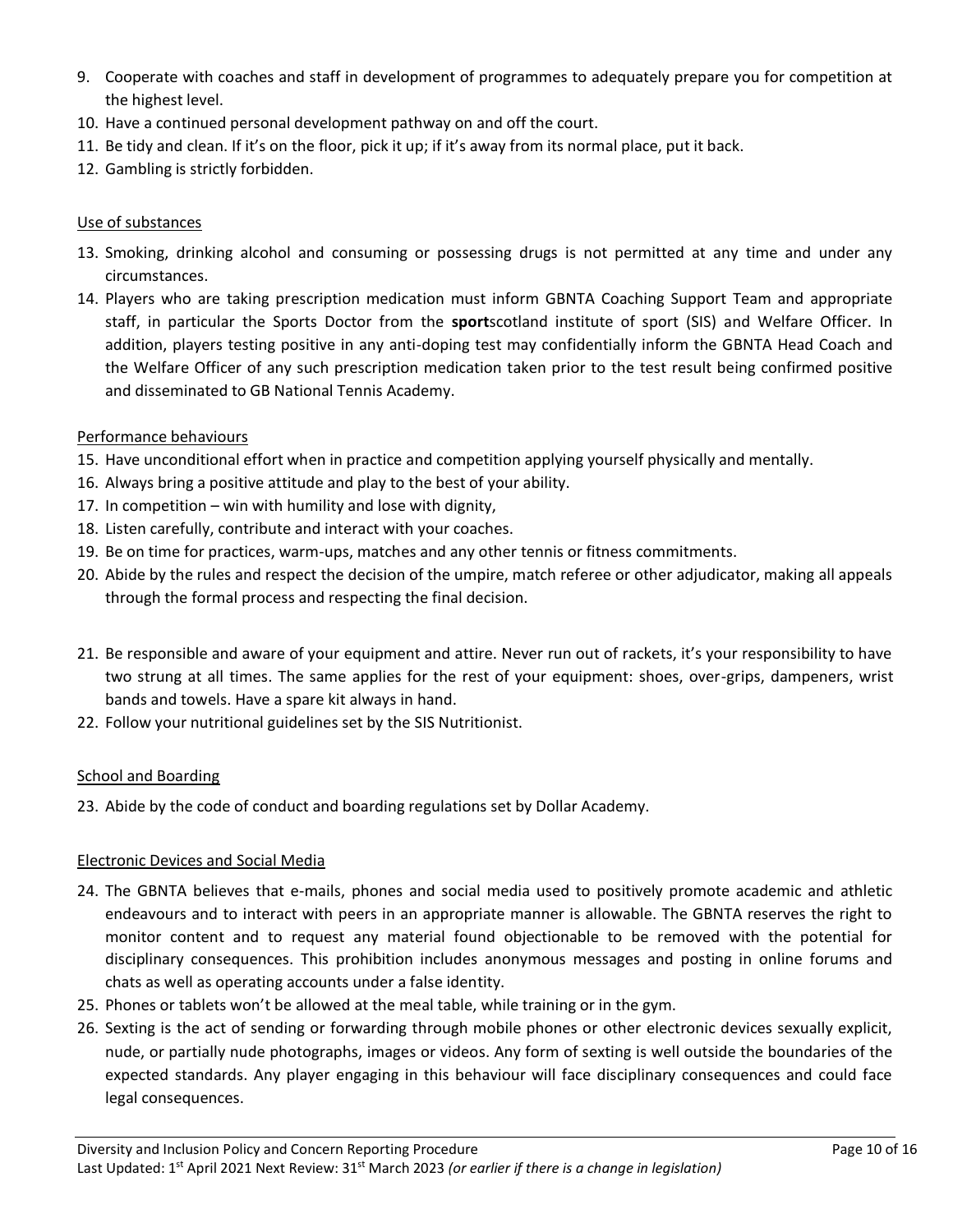- 27. Understand that you are responsible for anything you post online.
- 28. Do not deliberately browse, download or upload any material that could be considered offensive, or illegal.
- 29. If you do accidentally come across such material report it immediately to a member of staff.
- 30. Do not send anyone material that could be considered threatening, bullying, offensive or illegal.
- 31. Do not give out any personal information such as name, phone number or address.
- 32. Do not reveal your passwords to anyone.
- 33. Do not arrange a face-to-face meeting with someone you met online unless you are accompanied by an adult you trust such as a member of staff or a parent.

#### Trips for camps and tournaments

- 34. The importance of following the above rules is magnified when travelling as to achieve the same standards when away from the normal work environment requires additional collaboration from everyone.
- 35. Shirts must be worn at all times in the tennis club even when in a warmer country.
- 36. Follow your nutrition plan within budget.
- 37. Players are not allowed in the hotel rooms of the opposite sex unless supervised or authorised by the Coach in charge of the trip. A breach of this rule will result in the player being sent back home or being collected by parents, with parents having to bear the expenses involved in this early return.
- 38. Appropriate clothing must be worn at social times.
- 39. Breaches of the player code of conduct will be subject to the Disciplinary Procedure captured in clause 8.

#### **Parent Code of Conduct**

Parents have a great influence on player's enjoyment and success in tennis. Aspiringly all players play tennis because they first and foremost love the game.

- 1. All inappropriate and disrespectful behaviour of parents can impact on their child's place at the GBNTA
- 2. Support the three main values of the GBNTA programme:
	- a. Respect for all players (including your own child), coaches, support staff, tournament officials and partners of the programme.
	- b. Effort and engagement.
	- c. Creating Independent players
- 3. Tennis is an individual sport of decisions made by players. Coaches deliver information and teach skills. Parents need to give your child appropriate space so that he/she can grow and develop as an independent person.
- 4. Remember that your child plays tennis for their enjoyment not yours.
- 5. Let your child know that your love for them is not associated with their sporting performances. Be an understanding listener rather than a critic, judge and/or fixer.
- 6. Provide positive encouragement which will contribute to:
	- a. Player enjoying tennis
	- b. A sense of personal achievement
	- c. Self-esteem
	- d. Improving skills and techniques
- 7. Recognise your own expectations and attitudes have a significant bearing on the player's attitude towards:
	- a. Other players, including opponents
	- b. Officials and tournament referees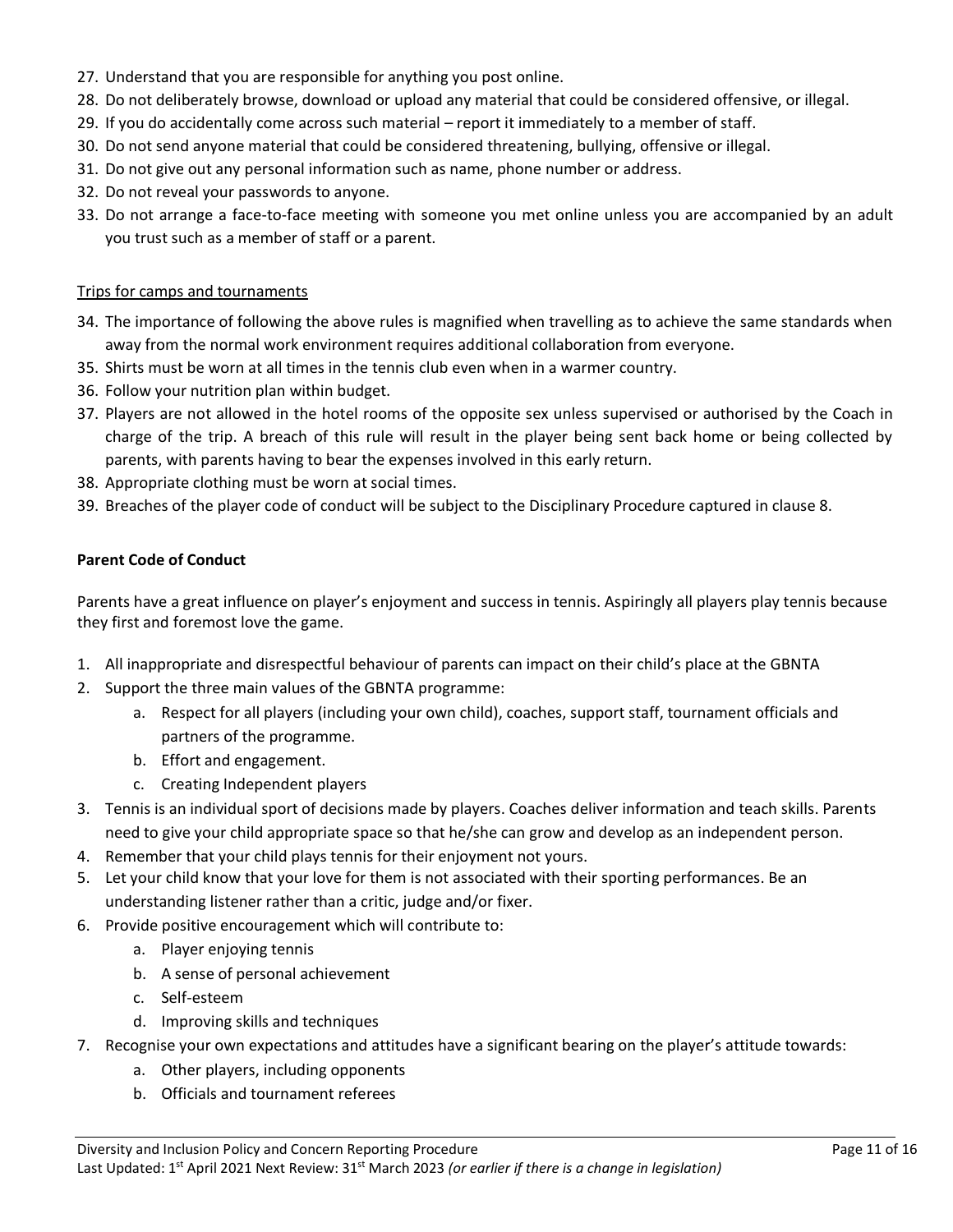- c. Coaches and support staff
- d. Spectators
- 8. Do not shout, scream or give instructions to your child when training or competing.
- 9. Trust the coaches. Let the coaches do the coaching: technically, tactically and scheduling.
- 10. Communicate all concerns with coaches first and after, if appropriate, with your own child.
- 11. Pass on and report any concerns that you have about the wellbeing or welfare of a child.
- 12. Demonstrate on-going commitment to participate in the parental engagement programme.
- 13. Any complaints or criticisms about the GBNTA programme to be addressed directly to GBNTA Coaching and Support staff rather than a third party, other parents or body;

# **Behaviours which will not be tolerated:**

- 1. Lack of respect towards players and staff, including: Threatening behaviour (written, verbal or social media); Defamatory, offensive or derogatory accusations without proof;
- 2. Disruptive behaviour which threatens to, or interferes with, normal GBNTA activities and operations. The GBNTA differs from most private sector operators. Appreciate there are multiple players and normally twice as many parents, which results in limited time constraints for each parent.
- 3. Using loud or offensive language or displaying temper.
- 4. Damaging or destroying GBNTA or partner property or reputation.
- 5. The use of physical, verbal or written aggression towards another adult or child. This includes physical punishment of your own child

# **Summary**

- 1. It is very important for all parents to understand respect, healthy environment and trust are the three pillars for the GBNTA and anytime one of these pillars gets damaged by parents, the GBNTA will look at potential consequence and the future of your child in the programme will be considered.
- 2. For minors, adult actions are as important as the kids for the well-being of the programme
- 3. Breaches of the parent code of conduct will be subject to the Disciplinary Procedure captured in clause 8 or the Amendment, Suspension and Termination provisions in clause 9 of the GBNTA Player Agreement.

This policy is reviewed every 2 years or earlier if there is a change in National Legislation.

# **The policy is recommended for approval by**

**Head of GB Academy – Jason Atkins** \_\_\_\_\_\_\_\_\_\_*Jason Atkins*\_\_\_\_\_\_\_\_\_\_\_\_\_\_\_\_\_\_\_\_Date: 30 March 2021

**Academy Welfare Officer – Mat Hulbert** \_\_\_\_\_\_\_*Mat Hulbert*\_\_\_\_\_\_\_\_\_\_\_\_\_\_\_\_\_\_ Date: 30 March 2021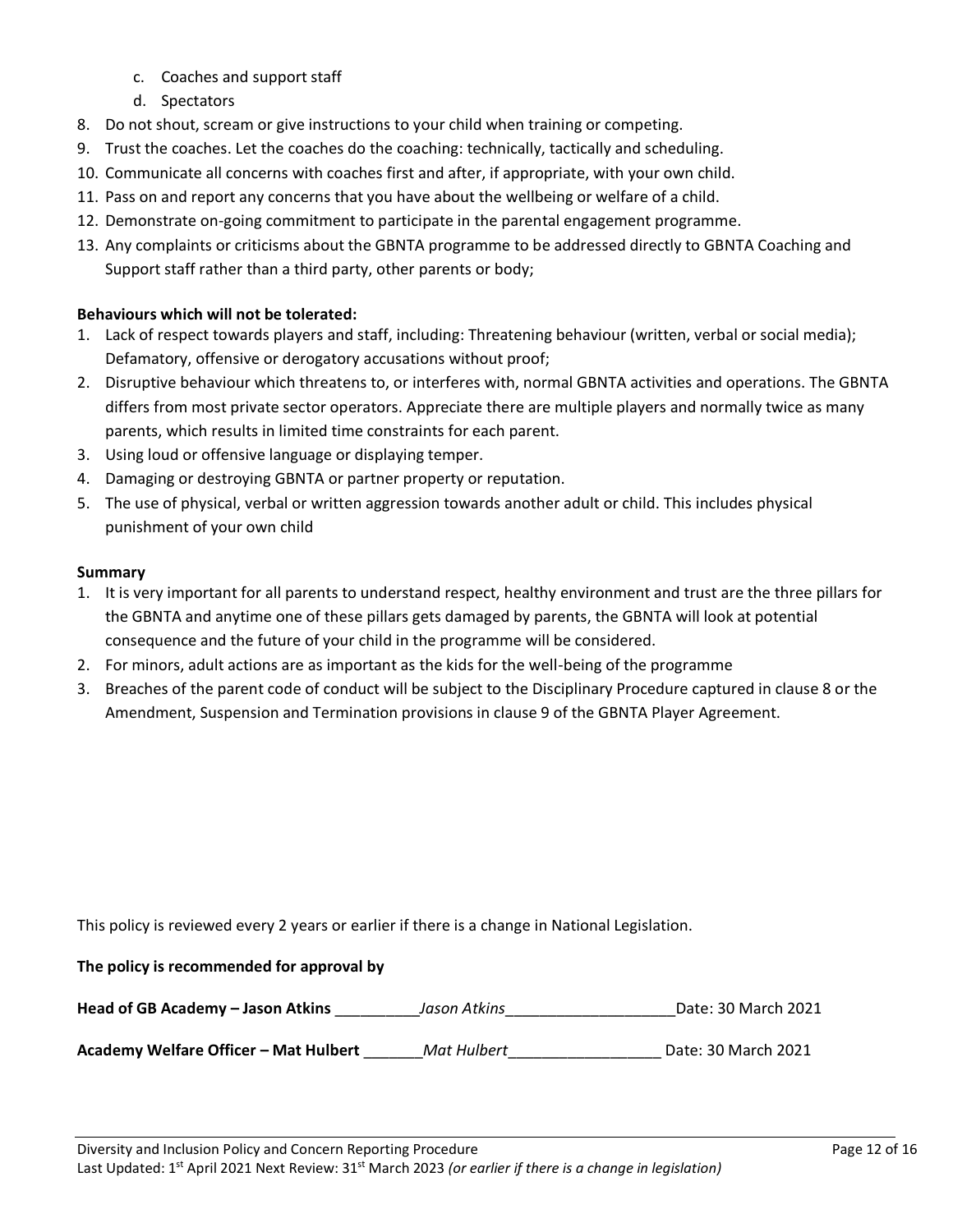# **Appendix A:**

# **Glossary of terms**

**Age:** This refers to a person belonging to a particular age group, which can mean people of the same age (e.g. 32 year old's) or range of ages (e.g. 18 - 30-year old's, or people over 50).

**Bisexual or Bi:** – refers to a person who has an emotional and/or sexual orientation towards more than one gender.

**Bullying:** can involve any form of physical, emotional, sexual or discriminatory abuse. It can also include cyberbullying – using social media or mobile phones to perpetrate bullying.

**Direct discrimination:** treating someone less favourably than another person because of a protected characteristic.

**Disability:** A person having a physical or mental impairment that has a substantial and long-term adverse effect on that person's ability to carry out normal day-to-day activities.

**Discrimination:** treating someone in a less favourable way and causing them harm, because of their age, disability, gender reassignment, marriage or civil partnership, pregnancy or maternity, race, religion or belief, sex or sexual orientation.

**Discrimination by association:** discrimination against someone because they are associated with another person who possesses a protected characteristic.

**Discrimination by perception:** discrimination against someone because of the belief that someone possesses a protected characteristic.

**Diversity:** acknowledging and celebrating the differences between groups of people and between individuals**.**

**Equality**: treating everyone with fairness and respect and recognising and responding to the needs of individuals. Taking positive actions to address existing disadvantages and barriers affecting how people engage with and participate in tennis.

**Ethnicity**: the social group a person belongs to, and either identifies with or is identified with by others, as a result of a mix of cultural and other factors including language, diet, religion, ancestry and physical features traditionally associated with race. Ethnicity is essentially self-defined and may change over time.

**Gay**: refers to a man who has an emotional, romantic and/or sexual orientation towards men. Also, a generic term for lesbian and gay sexuality - some women define themselves as gay rather than lesbian.

**Gender identity: t**his is an individual's internal self-perception of their own gender. A person may identify as a man, as a woman, as neither man or woman (non-binary) or as androgyne/polygender.

**Gender reassignment**: The process of changing or transitioning from one gender to another.

**Harassment:** unwanted conduct related to a relevant protected characteristic, which has the purpose or effect of violating an individual's dignity or creating and intimidating, hostile, degrading, humiliating or offensive environment for that individual or creates an intimidating, hostile, degrading, humiliating or offensive environment. The focus is on the perception of the complainant not the intent of the perpetrator. Employees can complain of behaviour they find offensive even if it is not directed at them.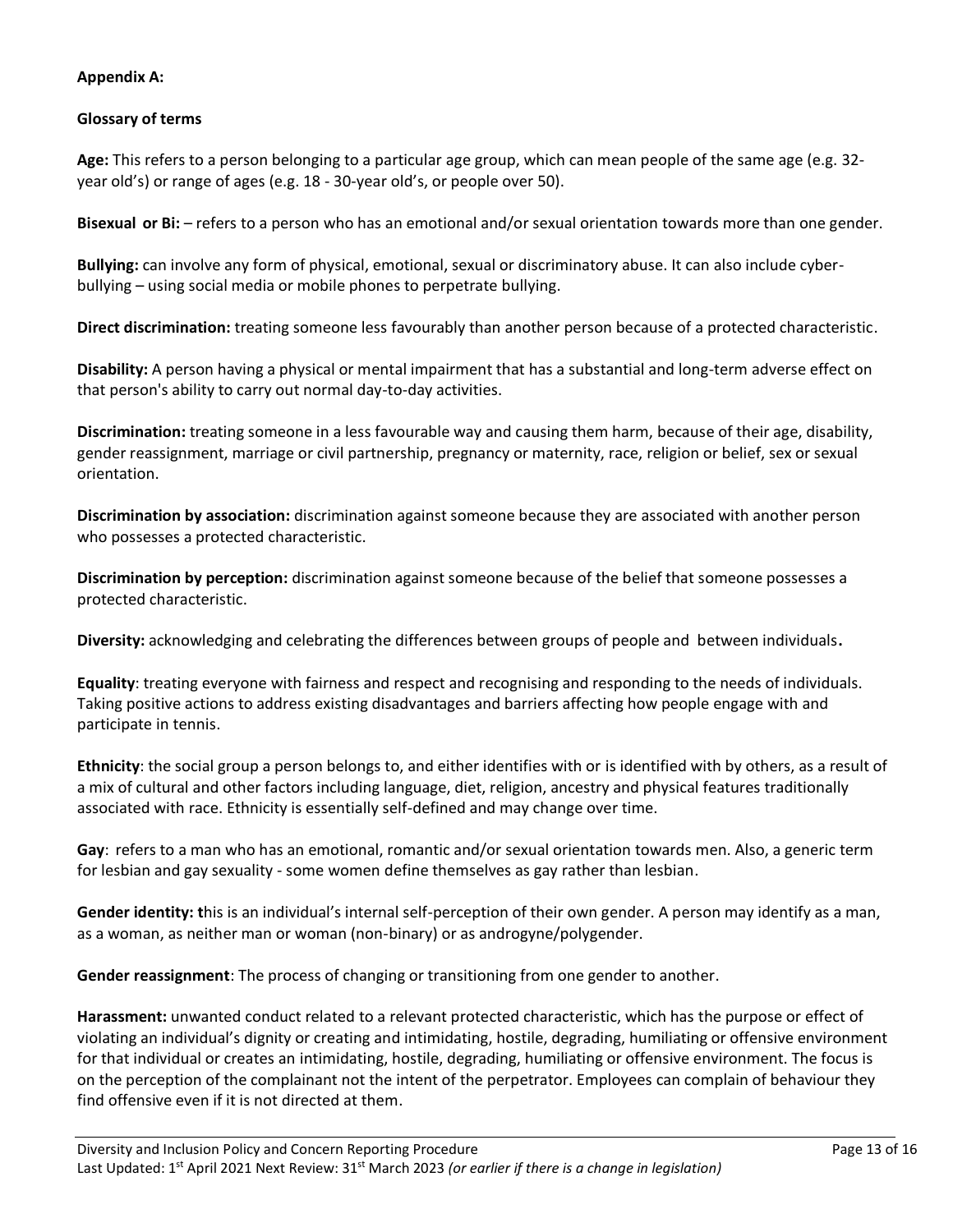**Hate crime:** crime that is targeted at a person because of hostility or prejudice towards that person's disability, race or ethnicity, religion or belief, sexual orientation or transgender identity. This can be committed against a person or property.

**Homophobia**: the fear, unreasonable anger, intolerance or/and hatred toward homosexuality, lesbian gay and bisexual people whether that person is homosexual or not.

**Inclusive leadership** – leaders who are aware of their own biases and preferences, actively seek out and consider different views and perspectives to inform better decision-making. They see diverse talent as a source of competitive advantage and inspire diverse people to drive organisational and individual performance towards a shared vision.

**An Inclusive Leader** – is a role model exemplar of inclusive behaviour; listens to and seeks out the views of diverse people and takes account of these views, without bias, in the decisions they make; appreciates that a diverse group of people will generate more creative solutions to problems and encourages this; inspires people through a shared vision of future success and motivates them to deliver it; leverages difference for high performance and provides responsive excellence to customers', clients' and service users' needs; provides positive feedback to boost people's self-efficacy; puts effort into helping diverse people identify their talents and develop them for performance now and future advancement; communicates authentically and honestly in a way that inspires trust, loyalty and wellbeing.

**Inclusion:** recognising that people from different backgrounds may have difference needs and expectations and may experience barriers in trying to access tennis. An inclusive venue is one that takes steps to attract and engage with people from many different backgrounds and meet their needs so that everyone has a positive experience and has the opportunity to achieve their potential.

**Indirect discrimination:** a practice, policy or rule which applies to everyone in the same way, but that has a worse effect on some people than others.

**LGBTQ:** an acronym for Lesbian, Gay, Bisexual, Trans and Questioning.

**Lesbian**: a woman who has an emotional romantic and /or sexual orientation towards women.

**Monitoring equality**: refers to data collection and analysis to check if people with protected characteristics are participating and being treated equally. For example: monitoring of the number of people with a disability who play tennis at our venue.

**Non-binary** – an umbrella term for a person who does not identify as only male or only female, or who may identify as both.

**Positive action:** a range of lawful actions that seek to overcome or minimise disadvantages (for example in employment opportunities) that people who share a protected characteristic have experienced, or to meet their different needs.

**Pregnancy and maternity**: pregnancy is the condition of being pregnant or expecting a baby. Maternity refers to the period after the birth, and is linked to maternity leave in the employment context. In the non-work context, protection against maternity discrimination is for 26 weeks after giving birth, and this includes treating a woman unfavourably because she is breastfeeding.

**Questioning**: it refers to the process of exploring your own sexual orientation and/or gender identity.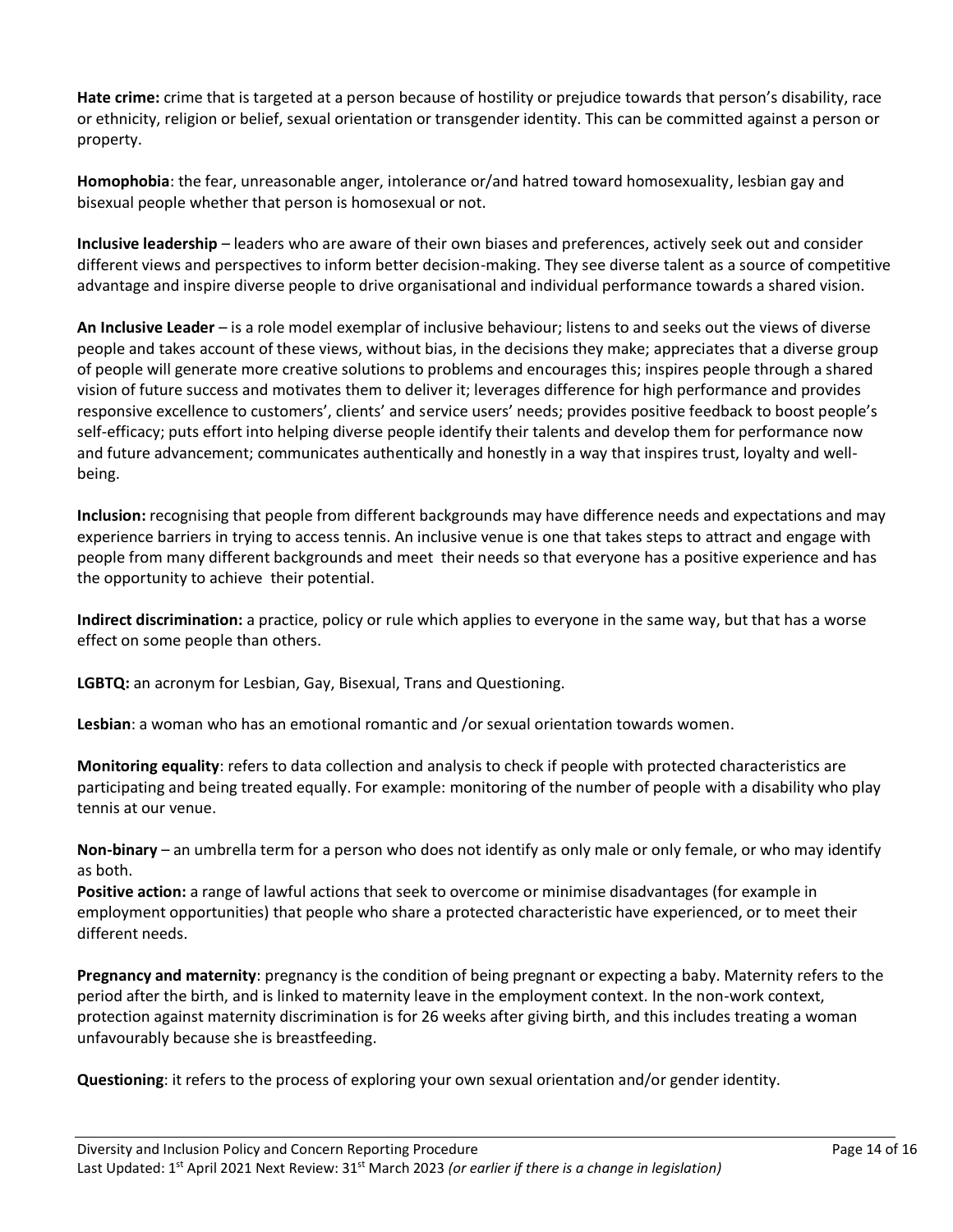**Race:** refers to the protected characteristic of race. It refers to a group of people defined by their race, colour, and nationality (including citizenship) ethnic or national origins.

**Radicalisation, extremism and terrorist behavior**: Radicalisation is the process by which a person comes to support terrorism and/or forms of extremism. Extremism is vocal or active opposition to fundamental British values, including democracy, the rule of law, individual liberty and mutual respect and tolerance of different faiths and beliefs. There is no single way to identify an individual who is likely to be susceptible to extremist ideology. The internet and the use of social media can be a major factor in the radicalisation of people.

**Reasonable adjustment**: What is considered reasonable will depend on all the circumstances of the case including the size of an organisation and its resources, what is practicable, the effectiveness of what is being proposed and the likely disruption that would be caused by taking the measure in question as well as the availability of financial assistance

**Religion or belief:** religion has the meaning usually given to it but belief includes religious and philosophical beliefs including lack of belief (e.g. atheism). Generally, a belief should affect your life choices or the way you live for it to be included in the definition.

**Sex:** refers to the biological makeup such as primary and secondary sexual characteristics, genes, and hormones. The legal sex is usually assigned at birth and has traditionally been understood as consisting of two mutually exclusive groups, namely men and women.

**Sexual orientation:** a person's emotional, romantic and/or sexual attraction to another person.

**Trans:** an umbrella term to describe people whose gender is not the same as, or does not sit comfortably with, the sex they were assigned at birth. Trans people may describe themselves using one or more of a wide variety of terms, including (but not limited to) transgender, cross dresser, non-binary, genderqueer (GQ).

**Transphobia**: the fear, unreasonable anger, dislike, intolerance or/and hatred toward trans people, whether that person has undergone gender reassignment or is perceived to have done that.

**Transsexual Person:** someone who has started the process of changing their gender identity is undergoing or has undergone gender reassignment.

**Unconscious bias or implicit bias:** this refers to a bias that we are unaware of, and which happens outside of our control. It is a bias that happens automatically and is triggered by our brain making quick judgments and assessments of people and situations, influenced by our background, cultural environment and personal experiences.

**Victimisation:** when someone is treated badly because they have made or supported a complaint or grievance.